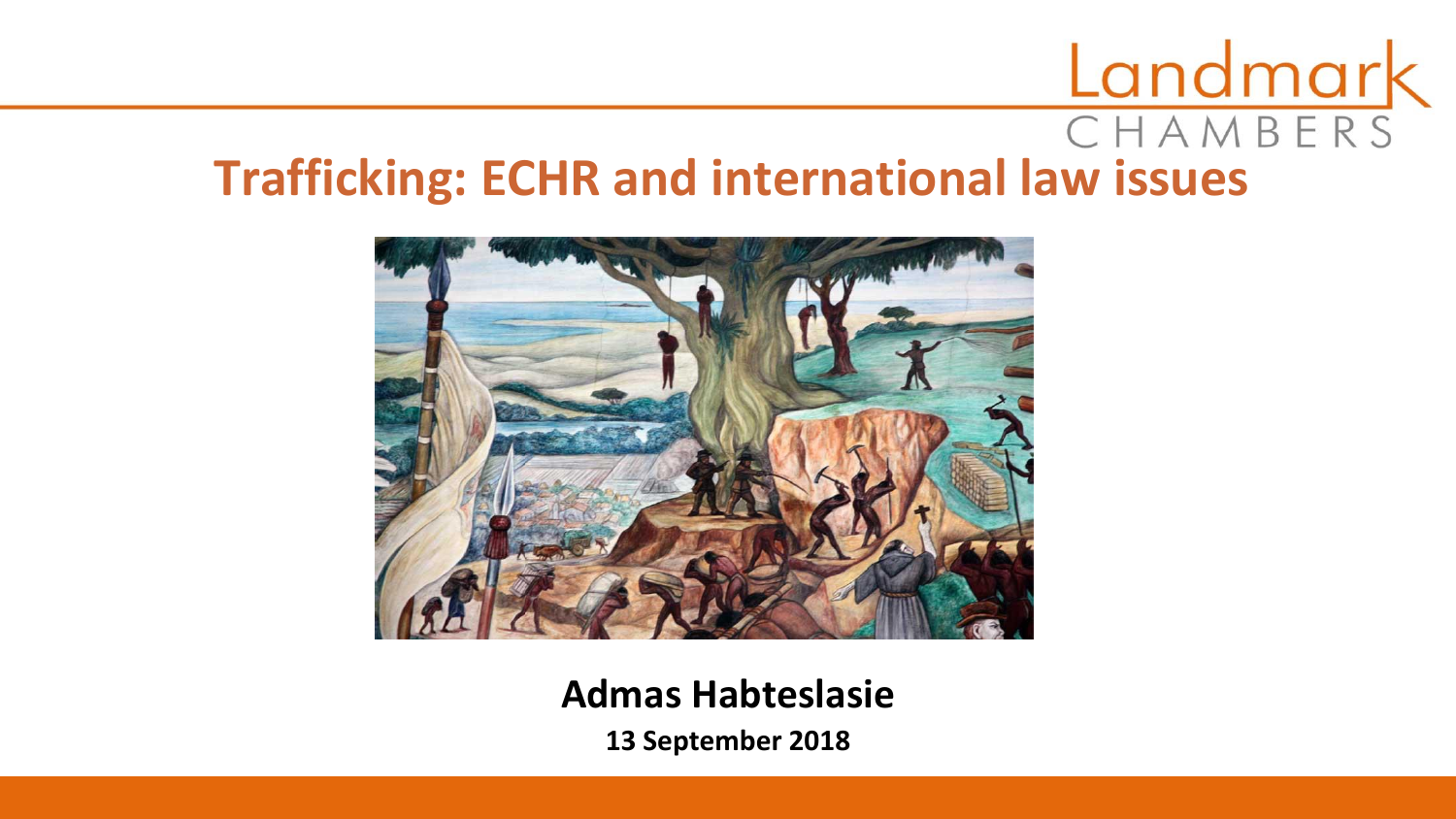

(1) Relevance of the European Convention on Human Rights: positive duties under Art.4

(2) International law issues: diplomatic immunity and the Supreme Court's decision in *Al-Malki v Reyes*  [2017] UKSC 61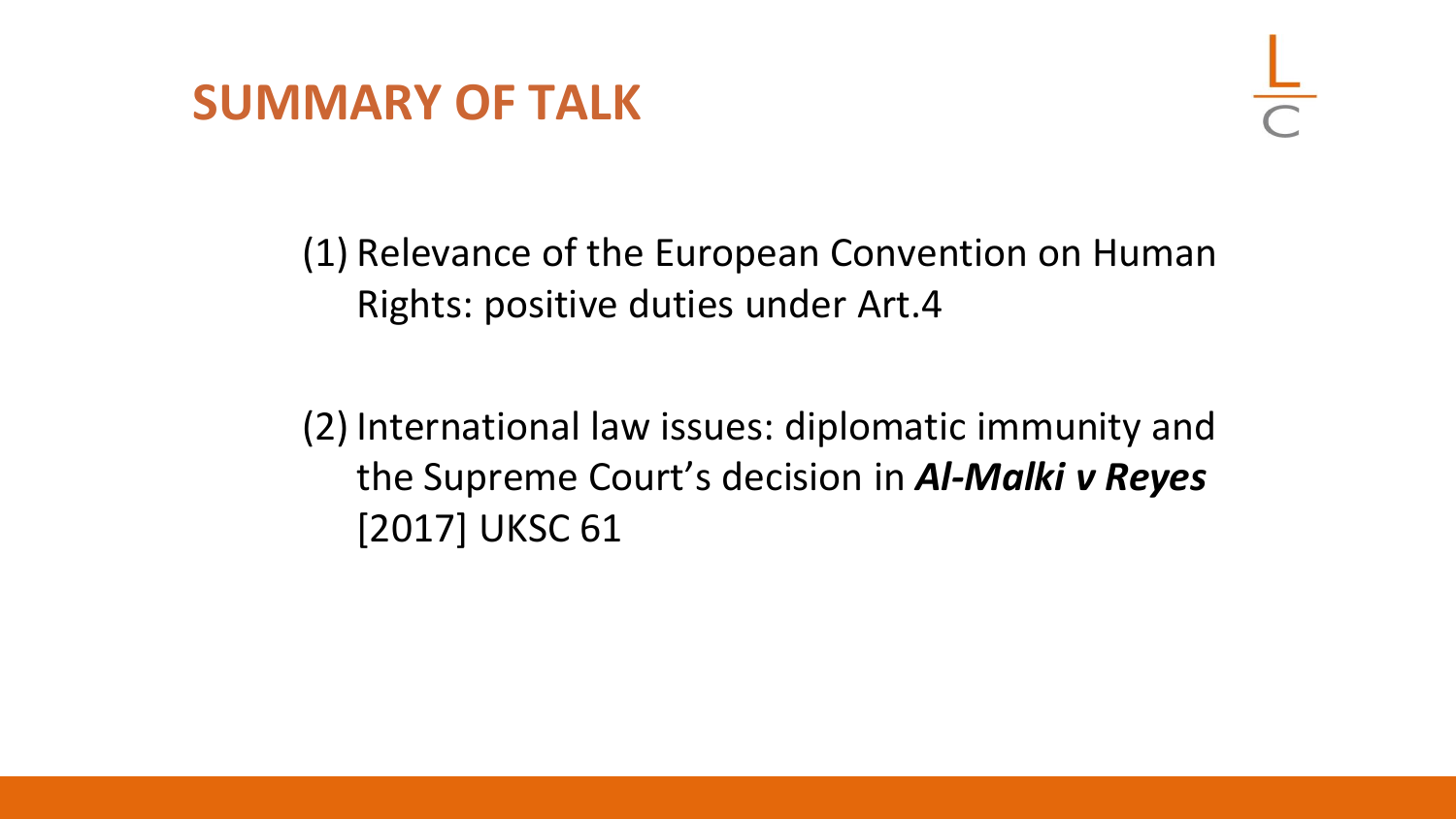#### **Art.4**

#### *Prohibition of slavery and forced labour*

- *1. No one shall be held in slavery or servitude.*
- *2. No one shall be required to perform forced or compulsory labour. 3. For the purpose of this Article the term "forced or compulsory labour" shall not include:*
- *(a) any work required to be done in the ordinary course of detention imposed according to the provisions of Article 5 of this Convention or during conditional release from such detention;*
- *(b) any service of a military character or, in case of conscientious objectors in countries where they are recognised, service exacted instead of compulsory military service;*
- *(c) any service exacted in case of an emergency or calamity threatening the life or well-being of the community;*
- *(d) any work or service which forms part of normal civic obligations.*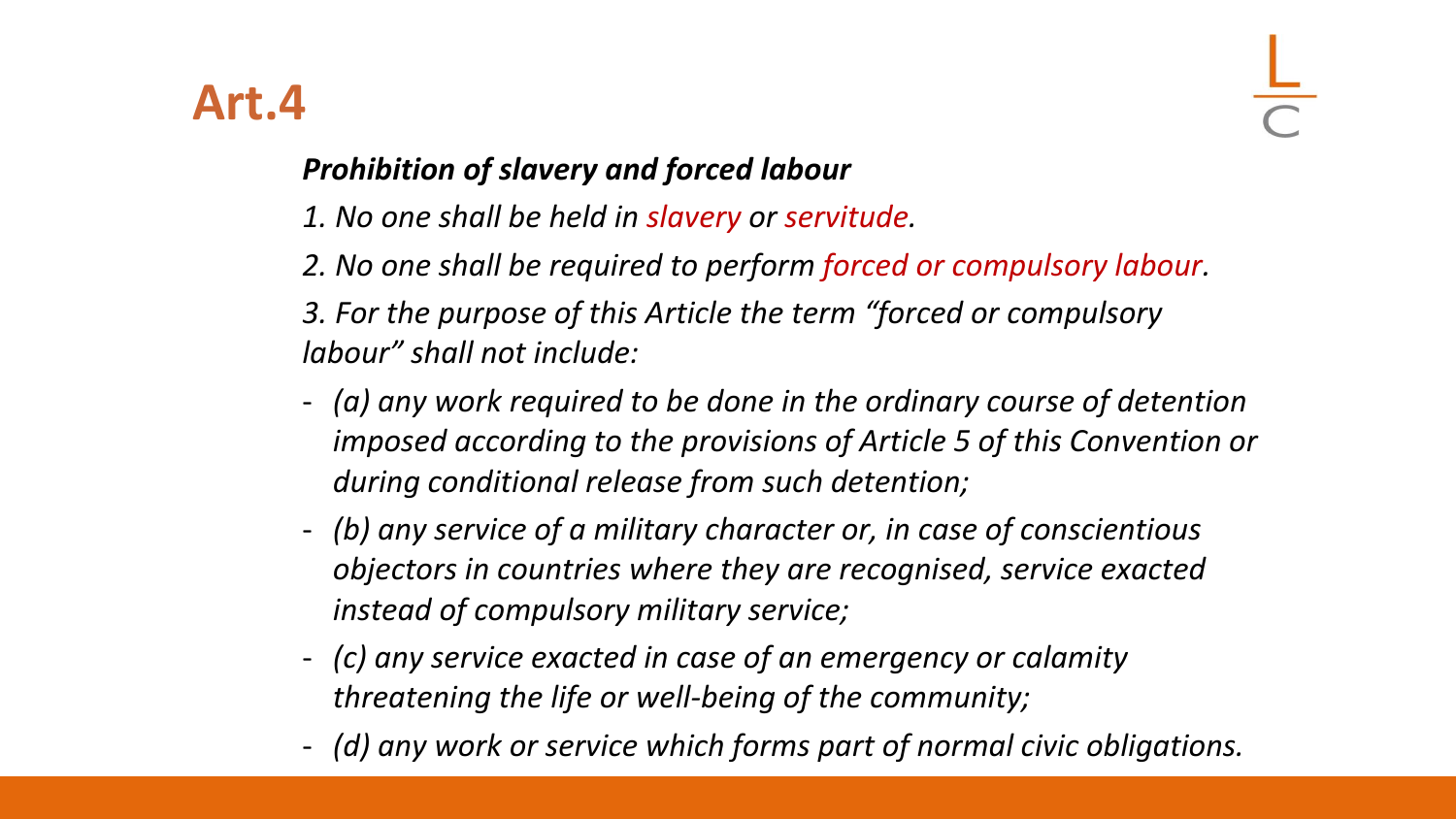### **Art.4 – includes trafficking**

- Unqualified
- No derogation possible under Art.15 in times of war/national emergency
- In common with other articles, Art.4 imposes a positive obligation on the state in certain situations.
- In *Rantsev v. Cyprus and Russia* (2010) 51 EHRR 1, the ECtHR clarified that the prohibition in Art. 4 applied also to human trafficking. There was no need to fit human trafficking into one of the pre-existing categories. Para.282*:*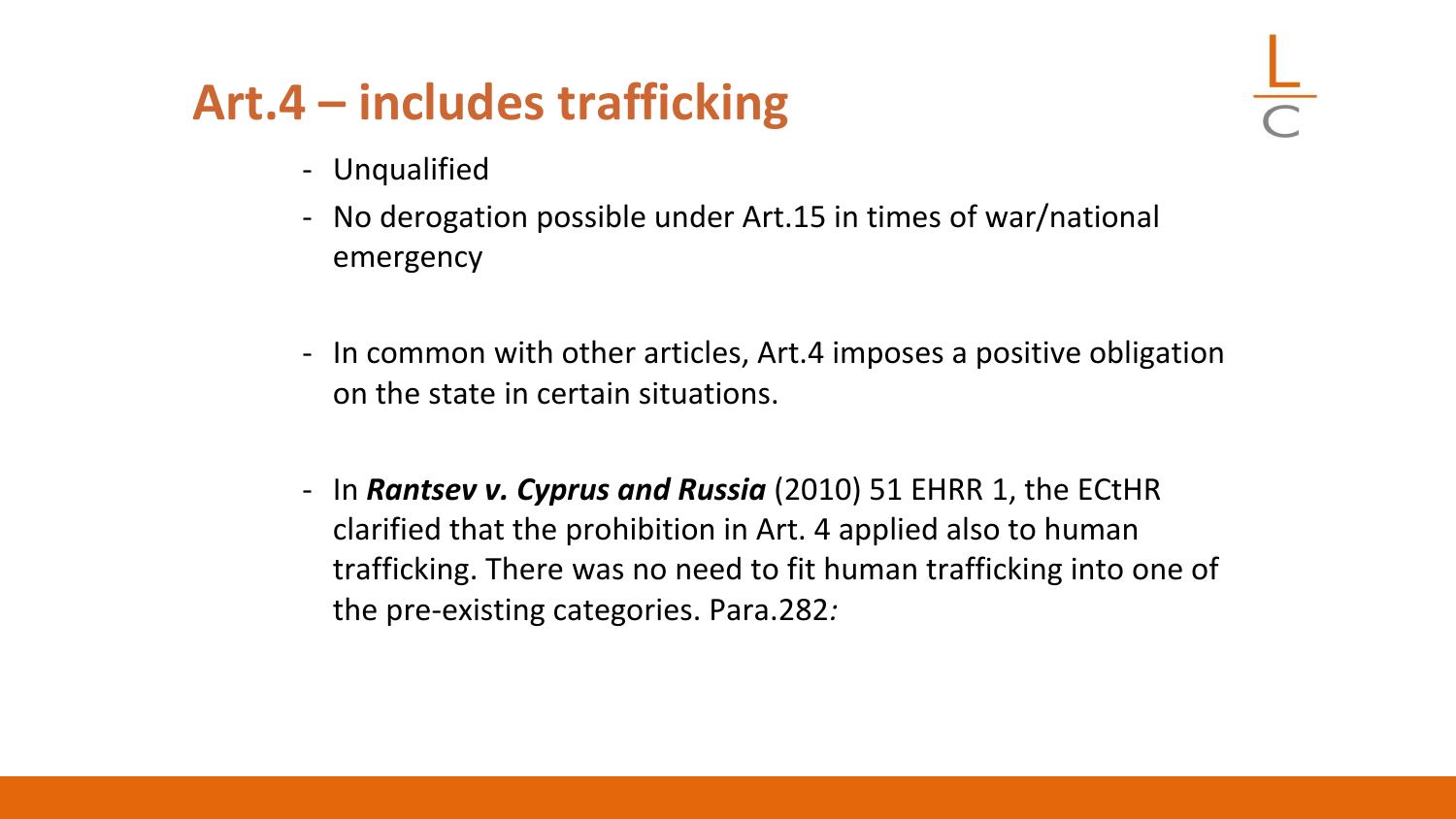#### **Recent ECtHR case law**

- *Rantsev* was a case concerning sexual exploitation. In *Chowdury v. Greece (30 March 2017)*, ECtHR applied the same approach to a situation involving the exploitation of persons without status.
- *SM v. Croatia* (no. 60561/14) 19 July 2018 related to a Croatian woman's complaint that she had been forced into prostitution. The ECtHR gave further guidance on the positive duties under Art.4 and clarified that there need be no cross-border element to the exploitation (all occurred within Croatia).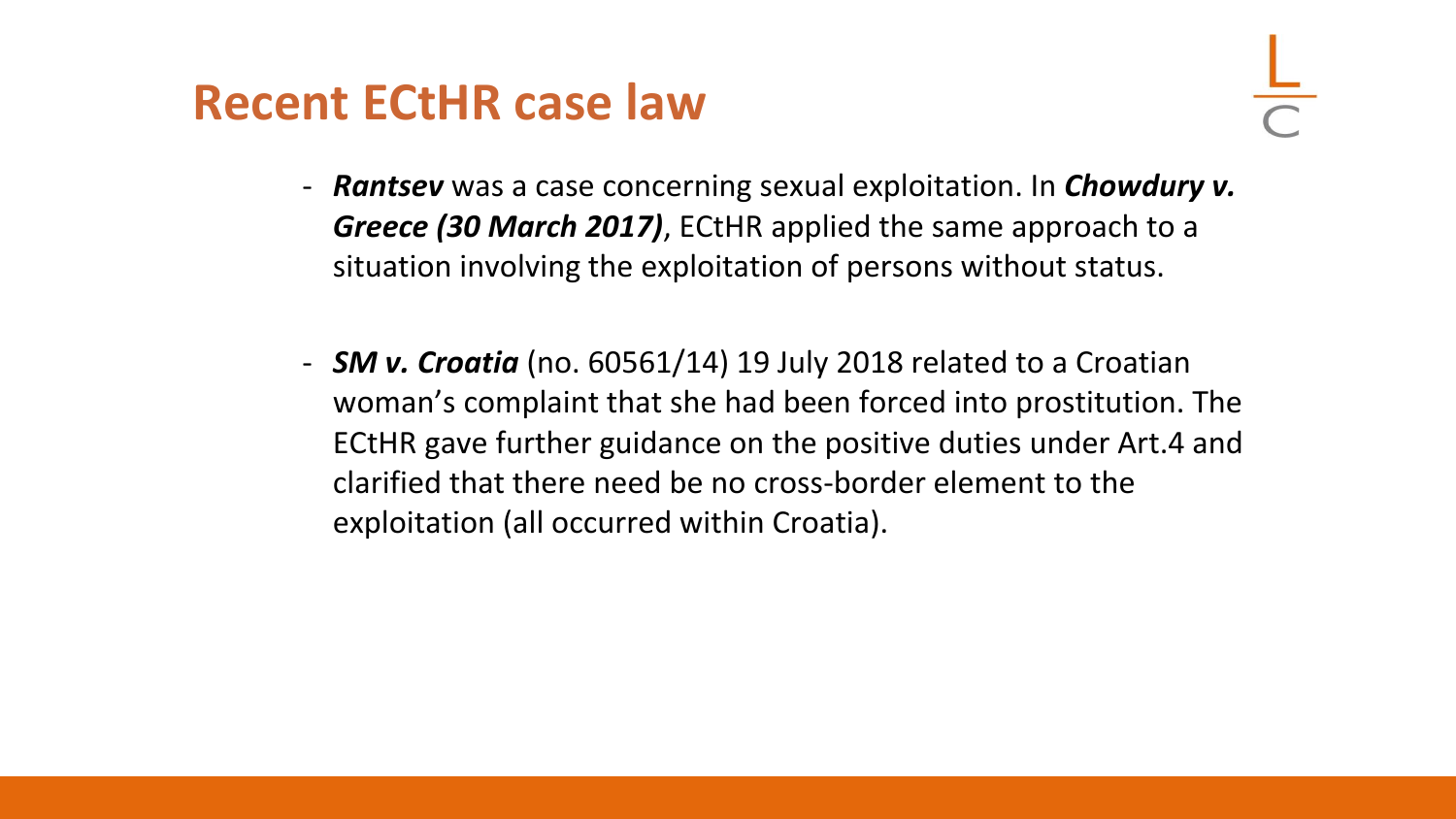## *Chowdury v. Greece*

- Court examined three types of positive obligations:
- (1) putting in place an appropriate legal and regulatory framework;
- (2) adopting protective operational measures. ECtHR emphasised that positive obligations generated by Article 4 of the ECHR must in principle be interpreted in light of the Council of Europe Trafficking Convention
- (3) effectiveness of national investigation. Two procedural violations: (i) failure to examine complaints of one group of applications; and (ii) acquittals resulted from national court's very narrow interpretation of human trafficking. Bar for qualifying abuses as human trafficking required migrants be absolutely powerless to defend themselves and be deprived of freedom of movement. Restrictions upon freedom of movement cannot be a necessary element.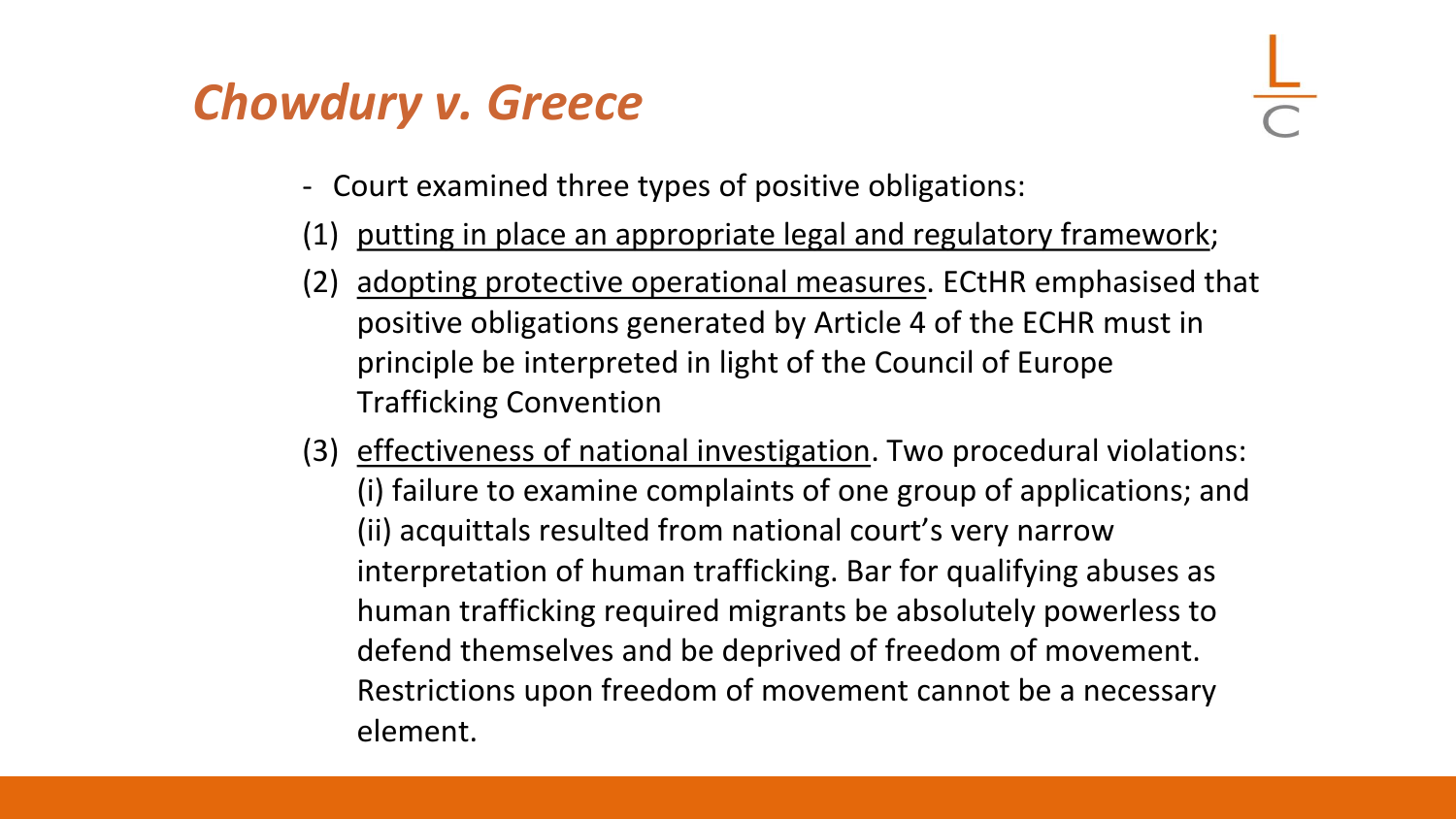#### *Chowdury v. Greece*

Distinguished forced labour from servitude – para.99:

*"The Court takes the view that, admittedly, the applicants' situation cannot be characterised as servitude. In that connection, it reiterates that the fundamental distinguishing feature between servitude and forced or compulsory labour within the meaning of Article 4 of the Convention lies in the victim's feeling that his or her condition is permanent and that the situation is unlikely to change (see C.N. and V. v. France, cited above, § 91). Whilst that was the case for the first applicant in C.N. and V. v. France (ibid., § 92), in the present case the applicants could not have had such a feeling since they were all seasonal workers recruited to pick strawberries."*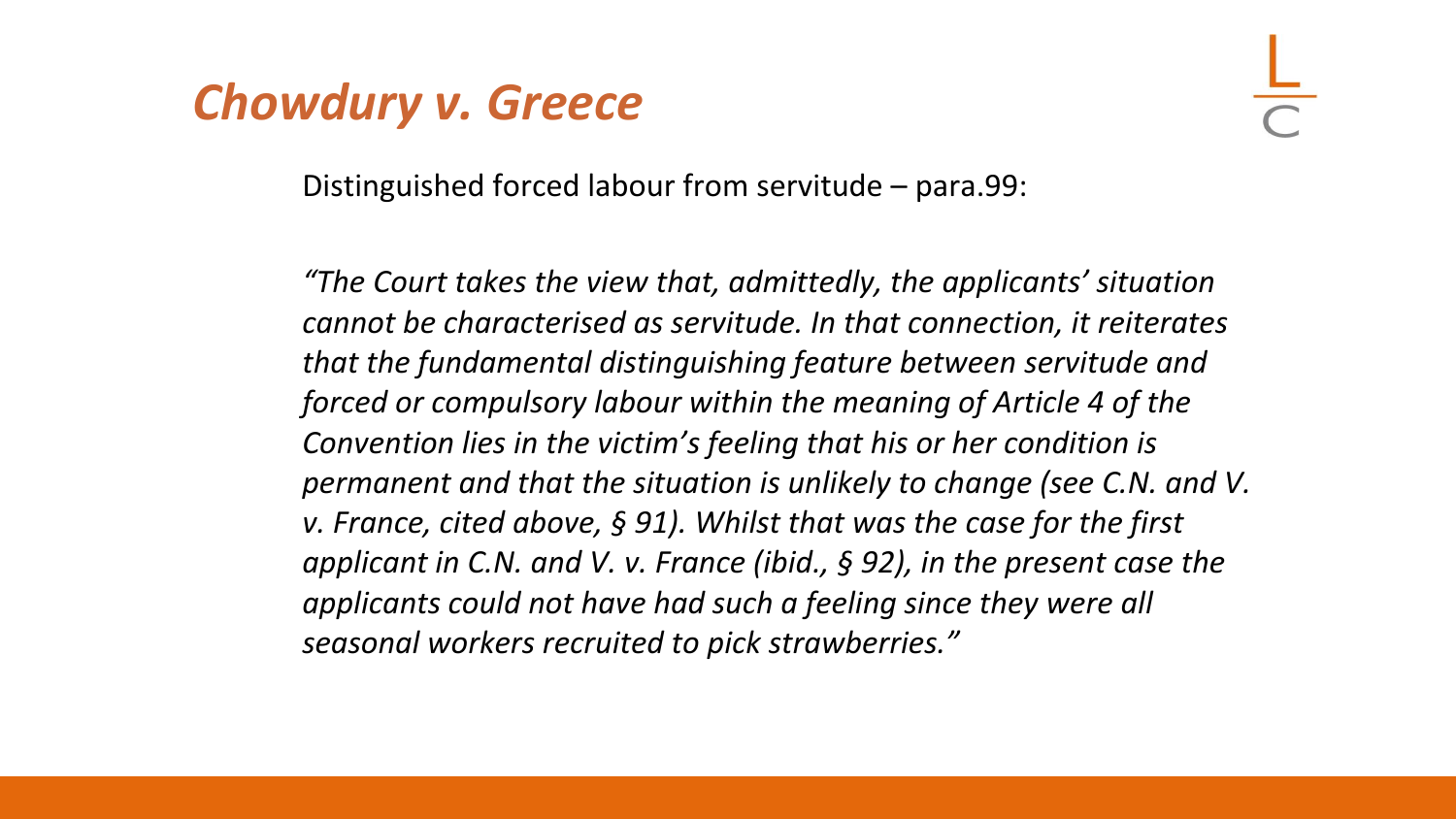#### **S.M. v. Croatia**

- Court also found a violation of Art.4 in *SM*:
- (1) although there was an adequate legal framework in Croatia for criminalising trafficking in human beings, forced prostitution and exploitation of prostitution;
- (2) there had been shortcomings in the authorities' investigation into SM's case: (i) Investigating authorities had not interviewed all the possible witnesses (ii) the national Court had refused to accept certain aspects of SM's testimony on the basis of her presentation in court without making any assessment of the possible impact of psychological trauma and (iii) in finding that she had voluntarily given sexual services to acquit the accused, had taken no account of international laws on human trafficking according to which the consent of the victim was irrelevant.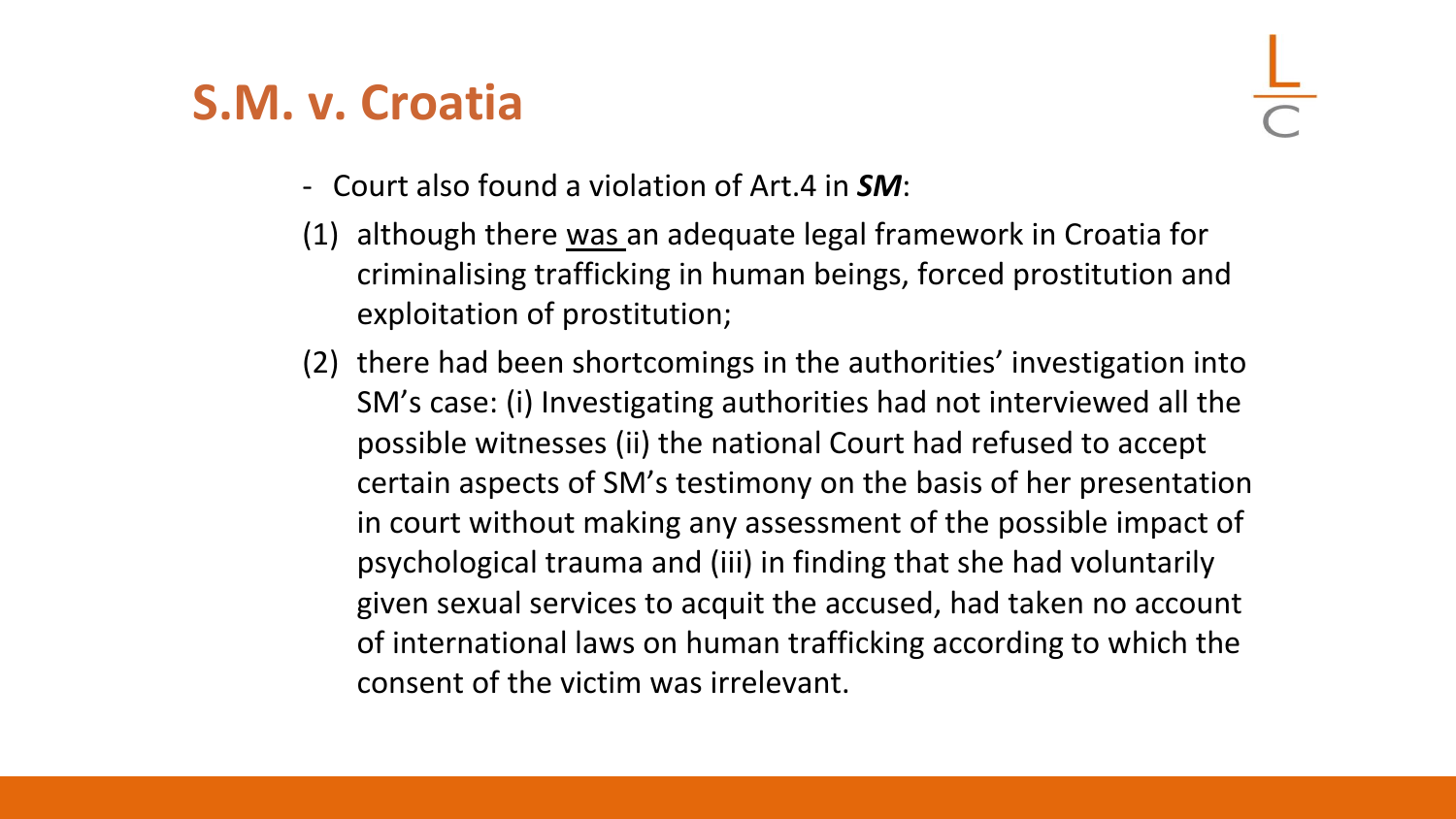# **Applying Art.4 in domestic context**

- In *R (TDT) v SSHD* [2018] EWCA Civ 1395, Court of Appeal held that there had been a breach of the positive duty under Art.4 where the Home Office had released a Vietnamese national who was a potential victim of trafficking without having put in place adequate measures to protect him from being re-trafficked:
	- C's solicitor had made a reference to UK Human Trafficking Centre stating T was a victim of trafficking;
	- LA offered to provide secure accommodation;
	- C's solicitors made it clear C should not be released without notice;
	- Home Office released C day JR proceedings issued and subsequently disappeared.
- CA noted evidence of high incidence of young Vietnamese males being trafficked; C's account was consistent with wider evidence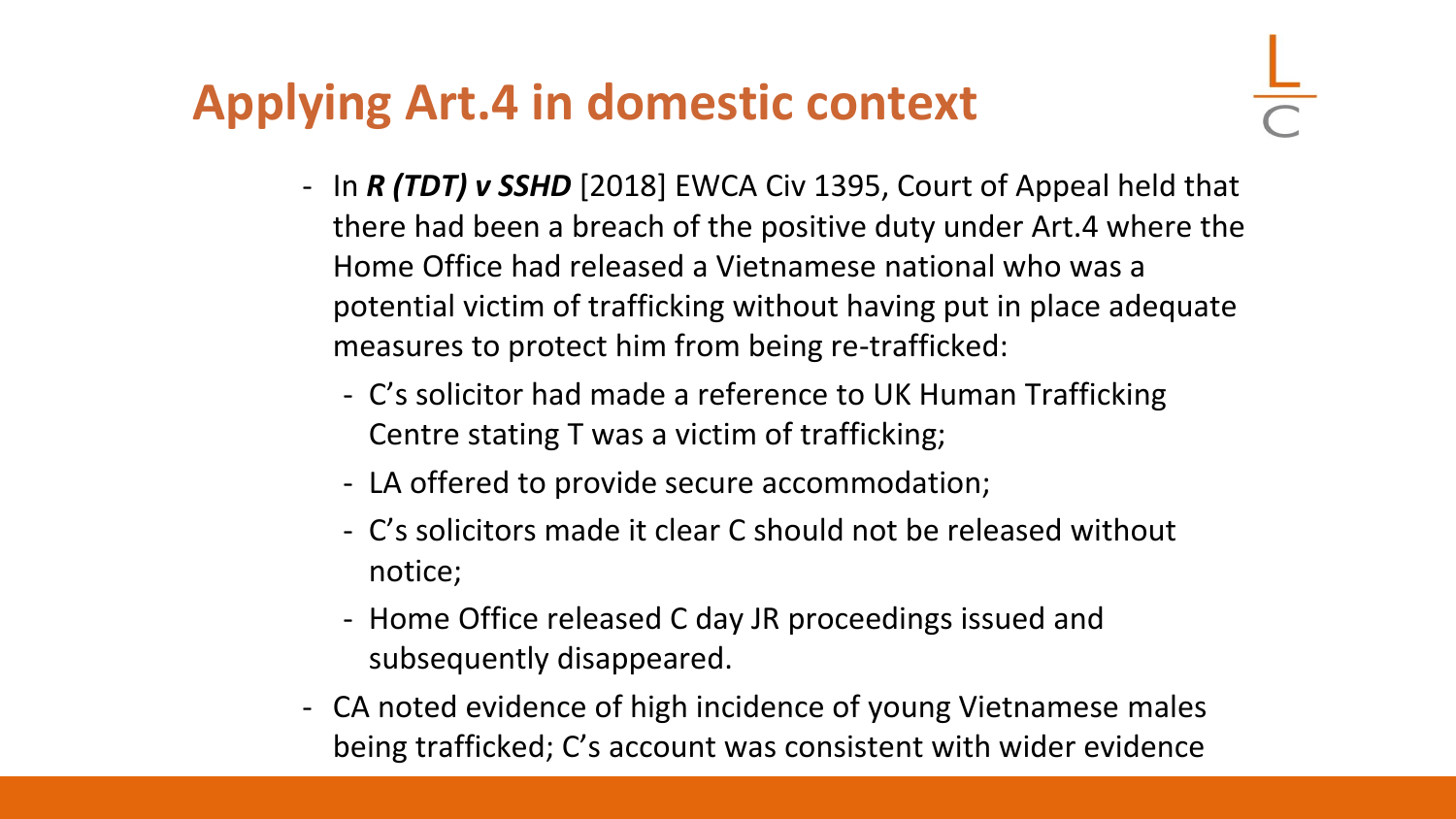## **Applying Art.4 in domestic context**

- Challenges to investigations: note robust approach taken in *SM*, where ECtHR criticised fact investigators did not interview all the available witnesses;
- Interpretation of provisions of Immigration Rules in light of Art.4?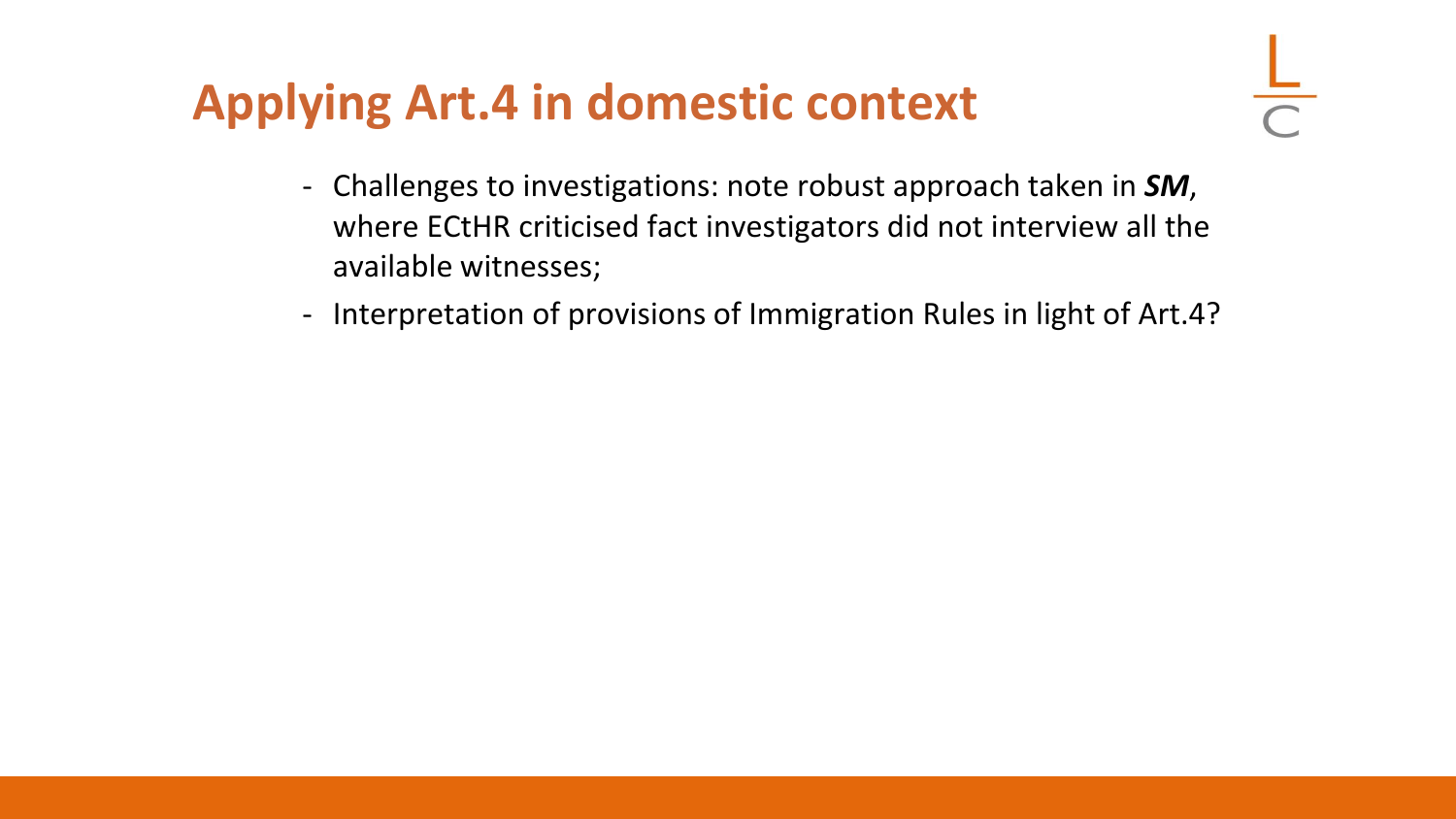### **Applying Art.4 in domestic context**

- Seems no reason why SC decision in *Commissioner of Police of the Metropolis v*  **DSD** [2018] UKSC 11, where Court clarified positive obligation under Art.3 (including lack of need for a systemic problem to make out liability) should not apply to Art.4 cases; nb Lord Hughes at [129]:

*"It might also be noted that the application of the judicial glosses to the other rights protected by the Convention has not, as yet, received detailed consideration. But it is di–cult to see why, if they are sound, they may not in principle be applied equally to other rights. In Siliadin v France (2005) 43 EHRR 16 the court held that the second gloss applied to article 4 at least as far as the obligation to put in place legal prohibition of forced labour was concerned, but an obligation in relation to investigation was not in issue. Some third party behaviour in relation to modern slavery might indeed be considerably more serious than actual bodily harm in a fight outside a club."*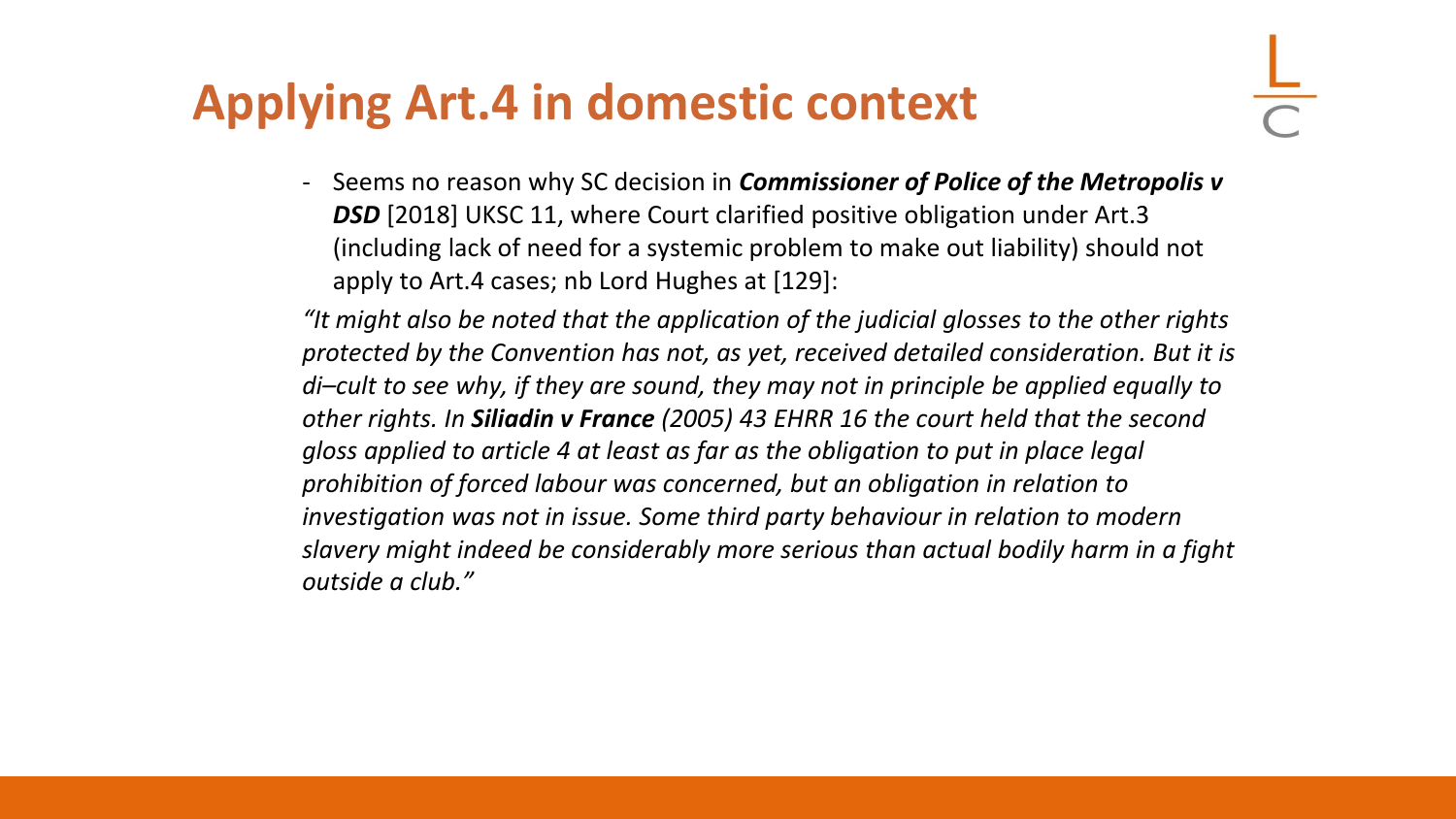#### **ECHR: Summary**

- Human trafficking standalone prohibition in Art.4 but forced labour and servitude may also be relevant
- Positive duties apply to courts/adjudicating authorities as well as investigating authorities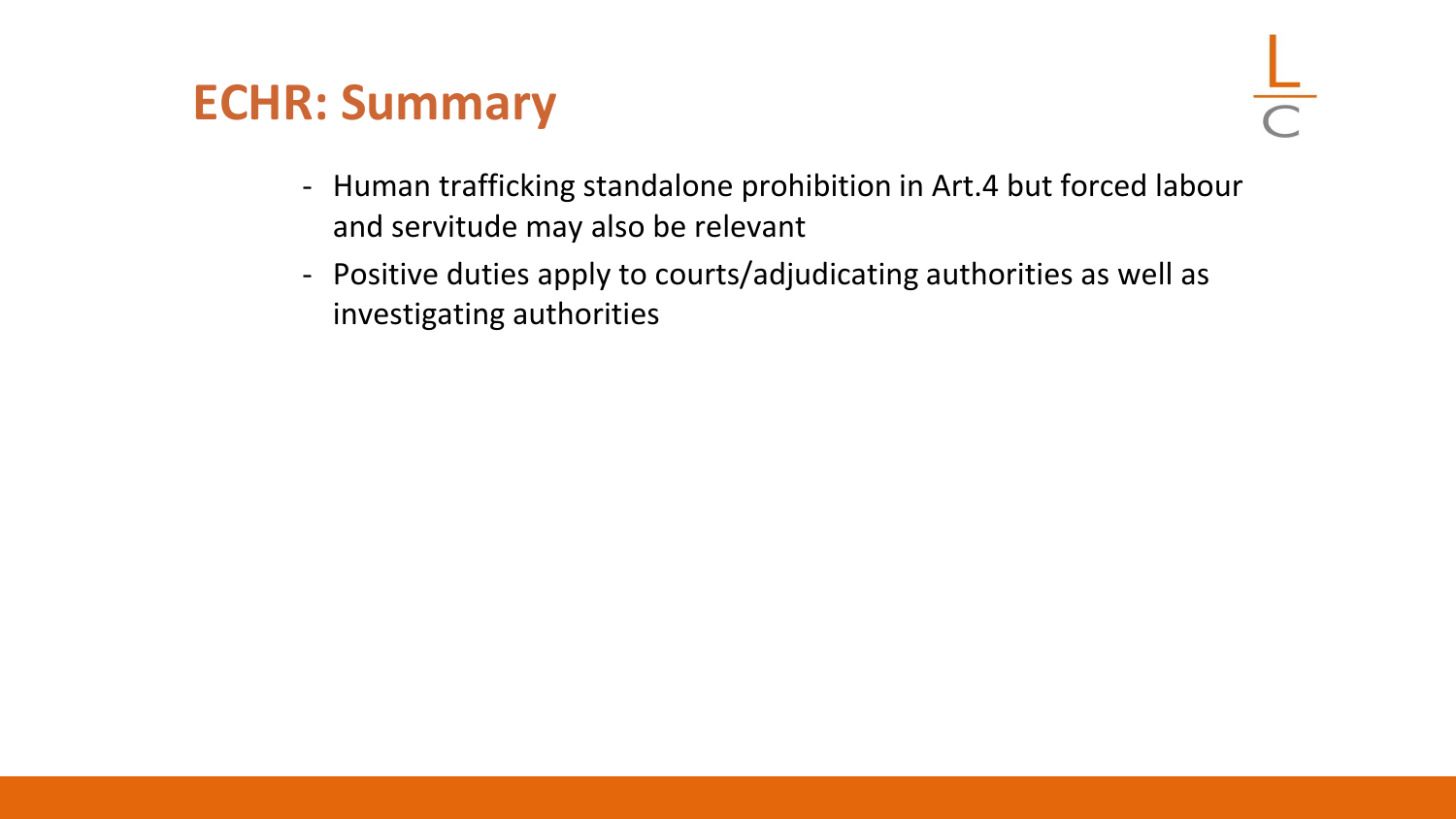- Claimants employed as domestic workers by KSA diplomat and his wife. Cs brought claims against employers alleging inter alia race discrimination and failure to pay minimum wage, alleging mistreatment and being a victim of trafficking.
- Courts considered the question of whether D's diplomatic immunity under the Vienna Convention on Diplomatic Relations (**"the VCDR"**) defeated the claim. By the time case had reached the Court of Appeal, D was no longer a diplomat.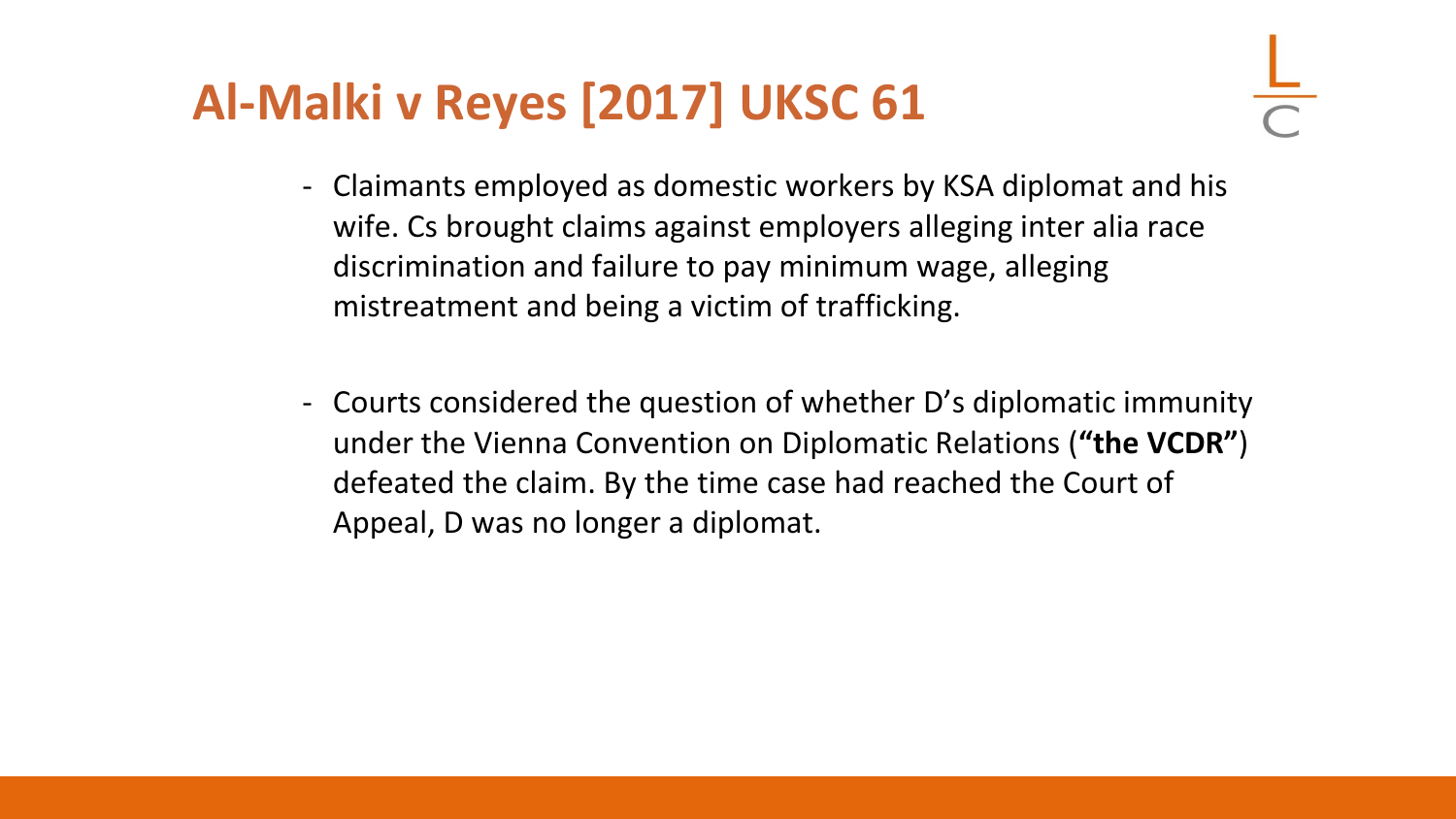- Supreme Court concluded that D did not have diplomatic immunity under Art.39(2), which governed the position of former diplomats ('residual immunity') and provided for a more restricted form of immunity insofar as activities performed in the course of official functions. D's activities in employing Cs were not in the course of his official functions, therefore he did not have the benefit of residual immunity.
- Most of Court's judgment concerned with obiter question of whether (had D remained a diplomat) he would have been entitled to rely on exception from diplomatic immunity at Art.31(1)(c).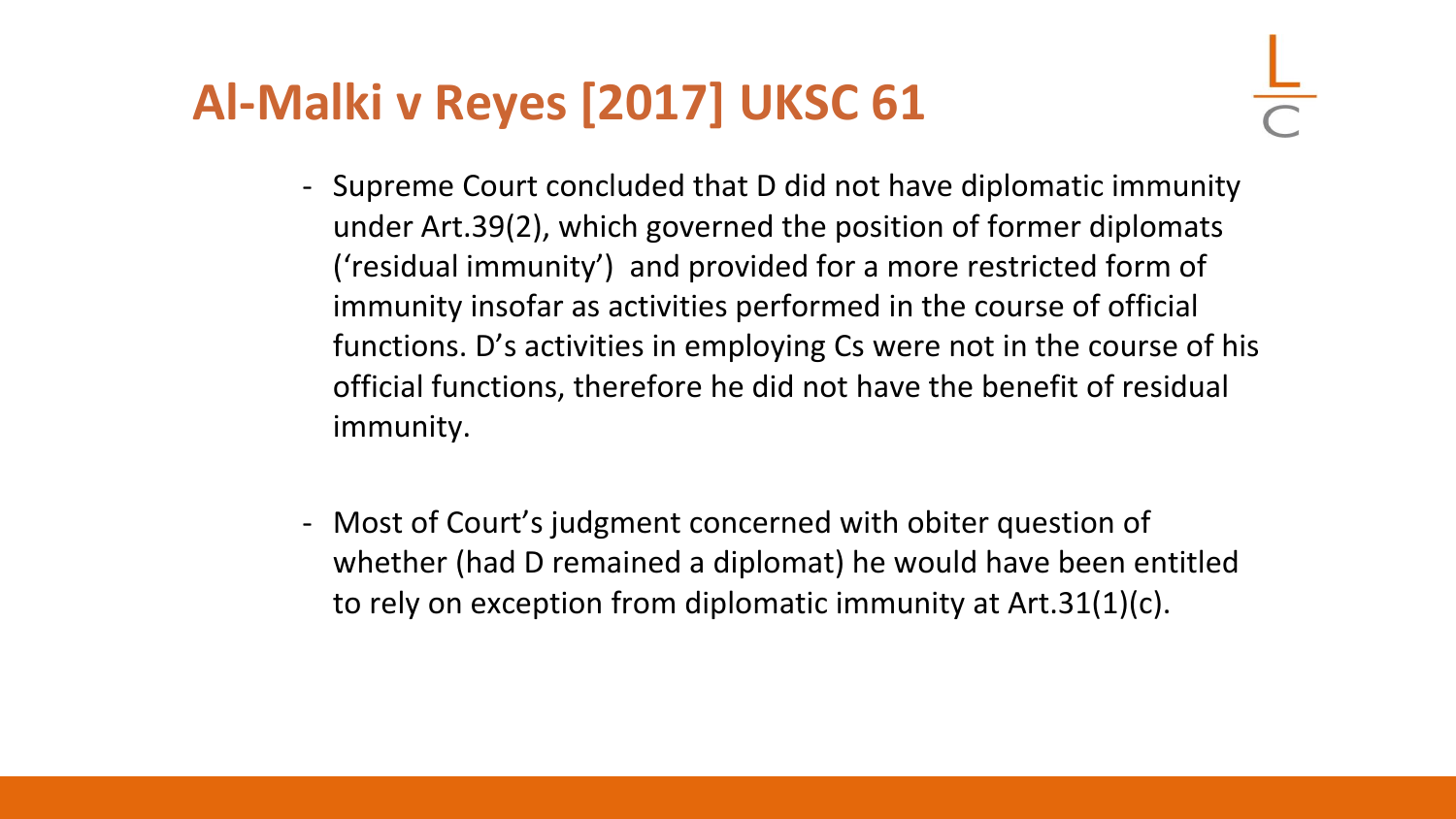Art. 31 of the VCDR provides, so far as relevant:

*"A diplomatic agent… shall...enjoy immunity from* [the receiving state's] *civil and administrative jurisdiction, except in the case of–* (…) *(c) an action relating to any professional or commercial activity exercised by the diplomatic agent in the receiving state outside his official functions."*

Obiter question: Did D's employment of Cs fall within the red text?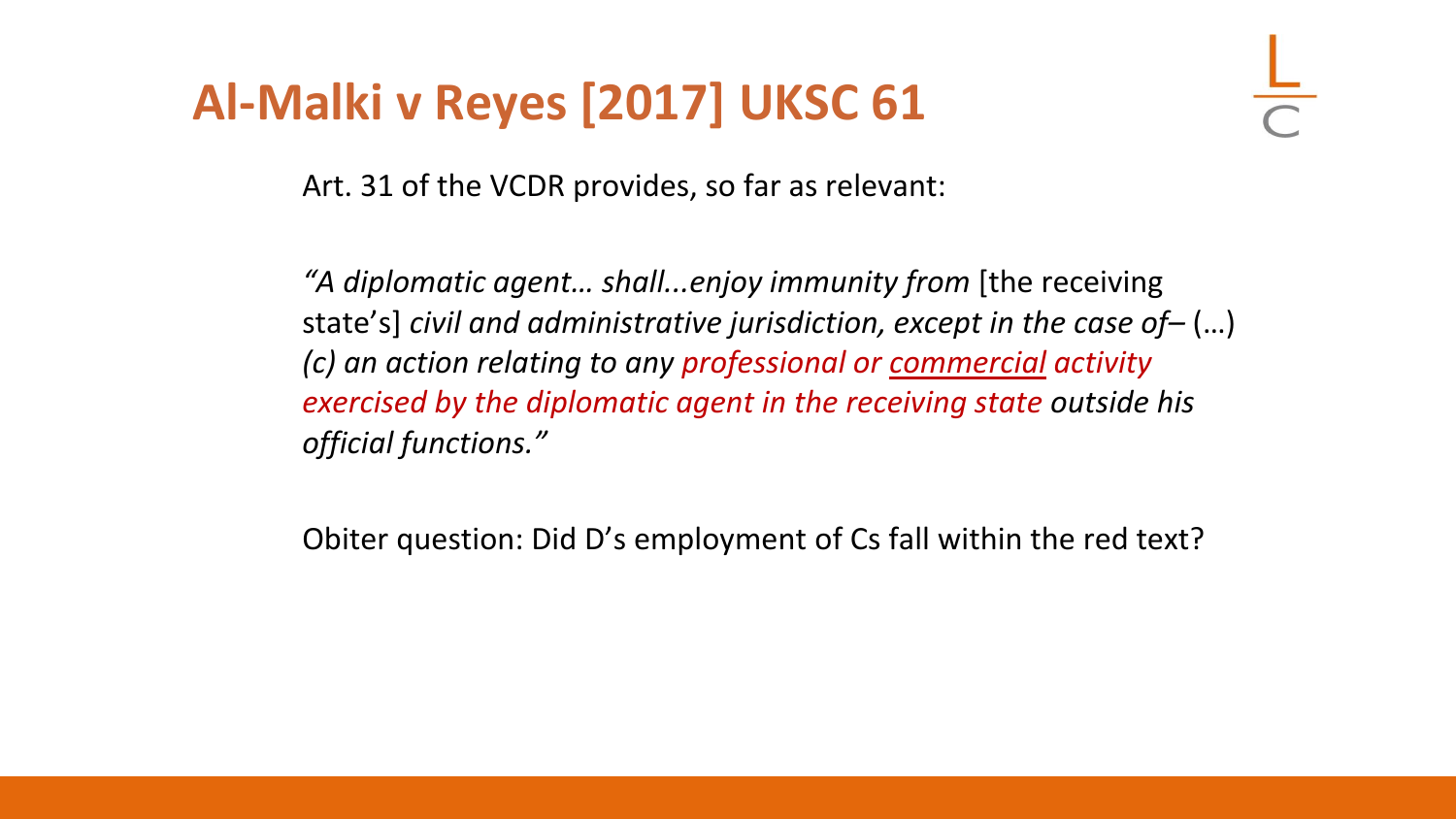- Lord Sumption (with whom Lord Neuberger agreed) considered that the situation would not fall within the Art.31(1)(c) exception.
- In Lord Sumption's view, Art.31(1)(c) referred to carrying on a course of business. Considered that otherwise, the provision would apply to *"every purchase a diplomat might make"*.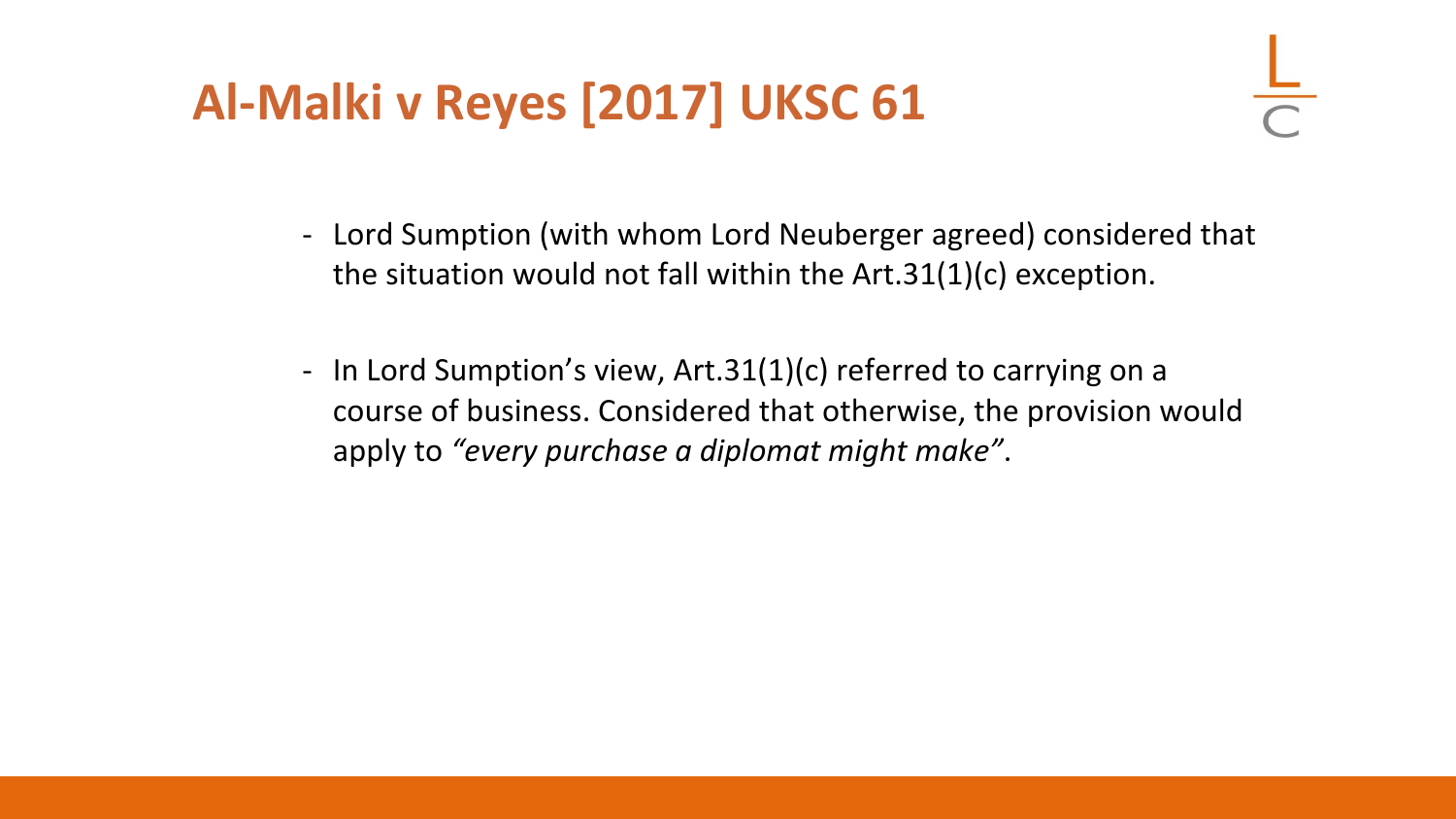Lord Wilson expressed doubt about Lord Sumption's conclusion; and Lady Hale and Lord Clarke agreed with Lord Wilson's doubts.

Lord Wilson:

- (1) highlighted extent of problem of exploitation of foreign workers by diplomats in particular;
- (2) noted broad international agreement in condemning trafficking;
- (3) Questioned why employment contracts made in the UK were excepted from state immunity but not from employment immunity NB *Propend Finance Pty Ltd v Sing* 111 ILR 611.
- (4) Considered that Art.31(3)(c) of the Vienna Convention on the Law of Treaties permitted the Court to take into account subsequent developments in the law to interpret "commercial activity" in light of the Palermo Protocol.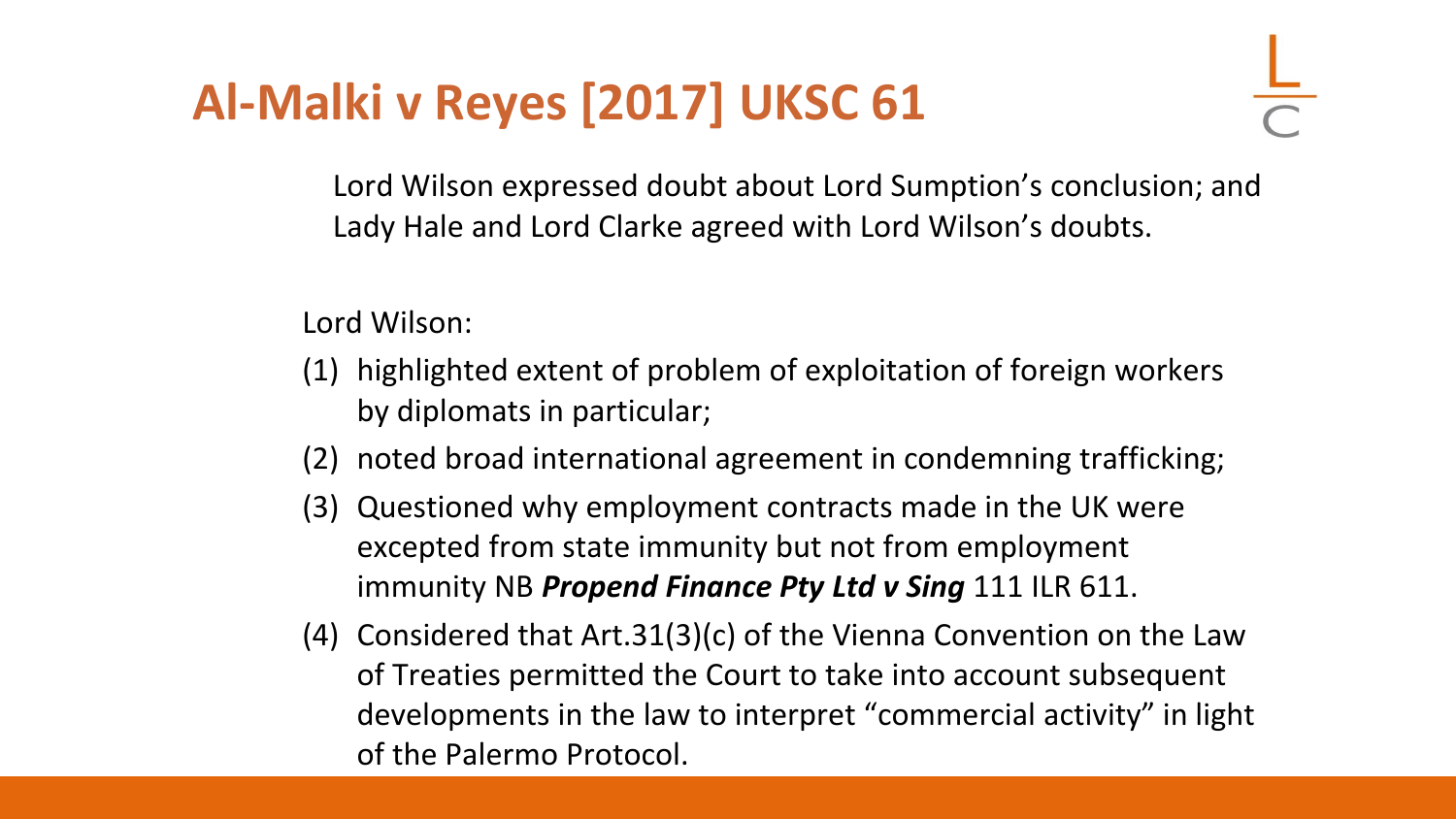#### **Al-Malki v Reyes [2017] UKSC 61 Sumption v Wilson**



 $\frac{L}{C}$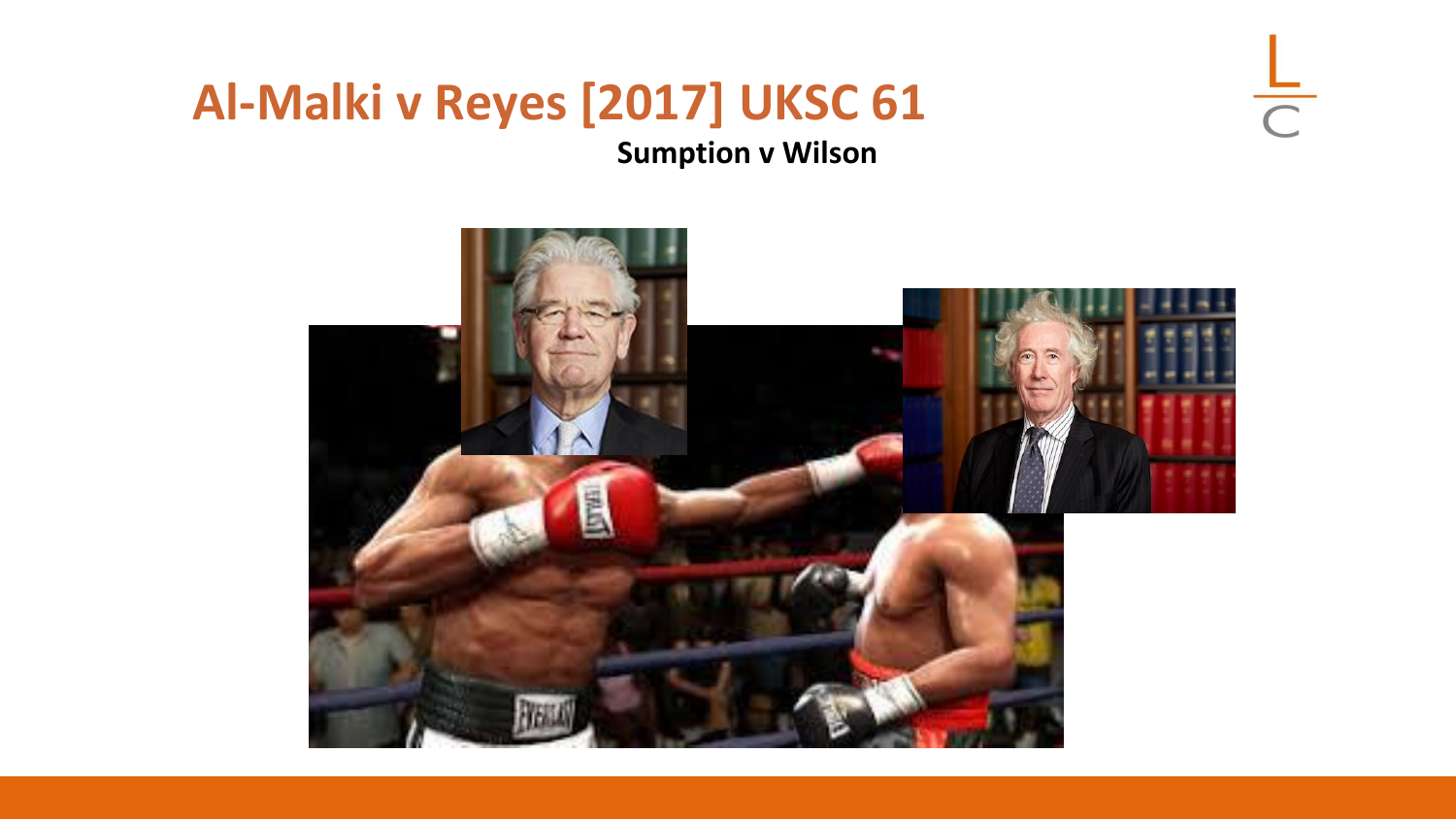$\frac{\mathsf{L}}{\mathsf{L}}$ 

#### **ISSUES**

(1) What is a commercial activity?

(2) What is the effect of Art.31(3)(c)?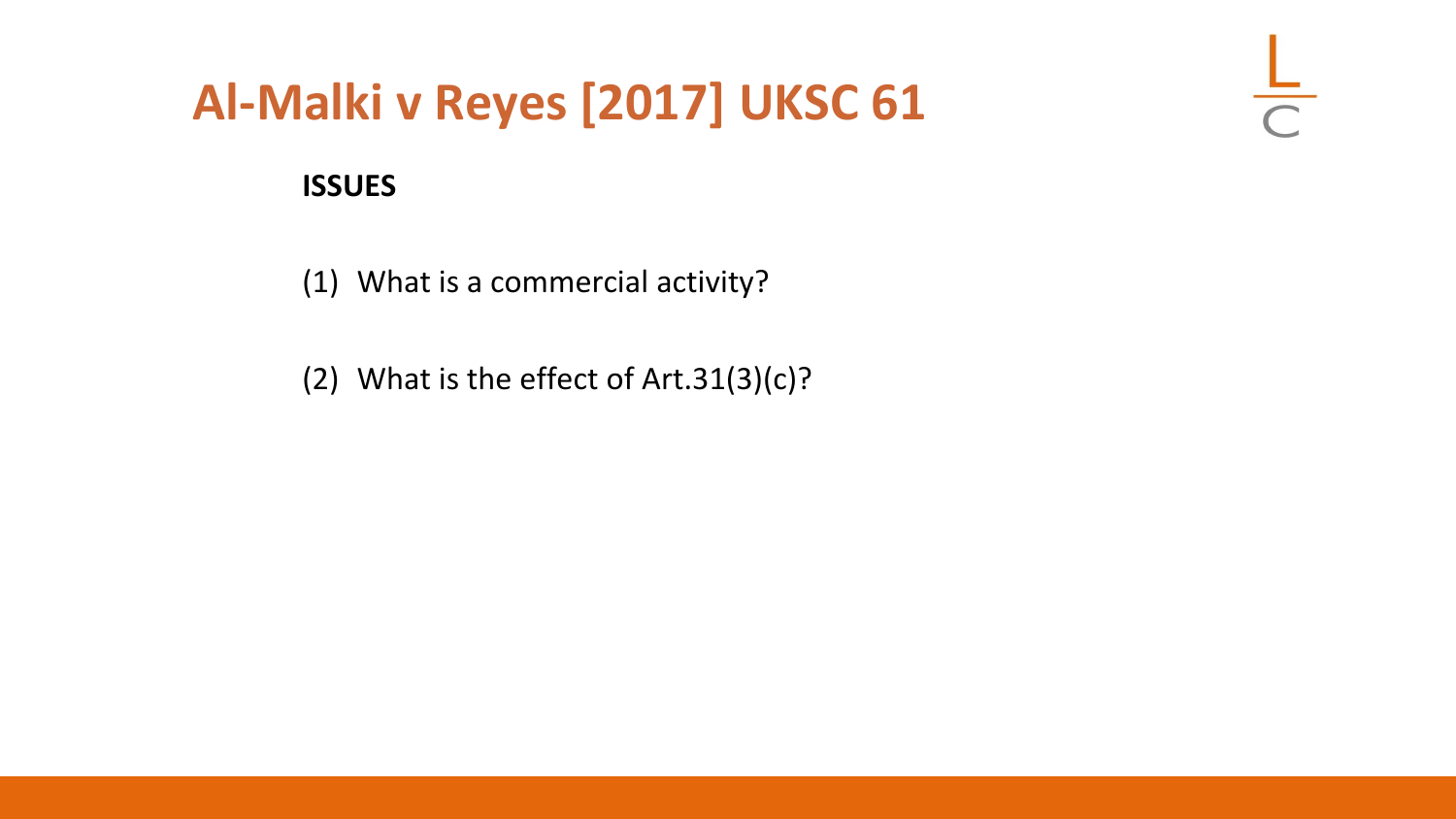#### **Al-Malki v Reyes: commercial activity**

*"It is inherent in the concept of jurisdictional immunity that it will shelter a serving diplomat (and in some circumstances a former diplomat) against legal proceedings in the receiving state. It is not inherent in that concept that the immunity will enable him to exercise a distinct business activity in competition with others while sheltering him from the modes of enforcing the corresponding liabilities which are an ordinary incident of such an activity."* [21(5)]

#### *"Article 42*

*A diplomatic agent shall not in the receiving state practise for personal profit any professional or commercial activity."*

- No need for profit?
- Compete in what sense?
- Where is the line drawn?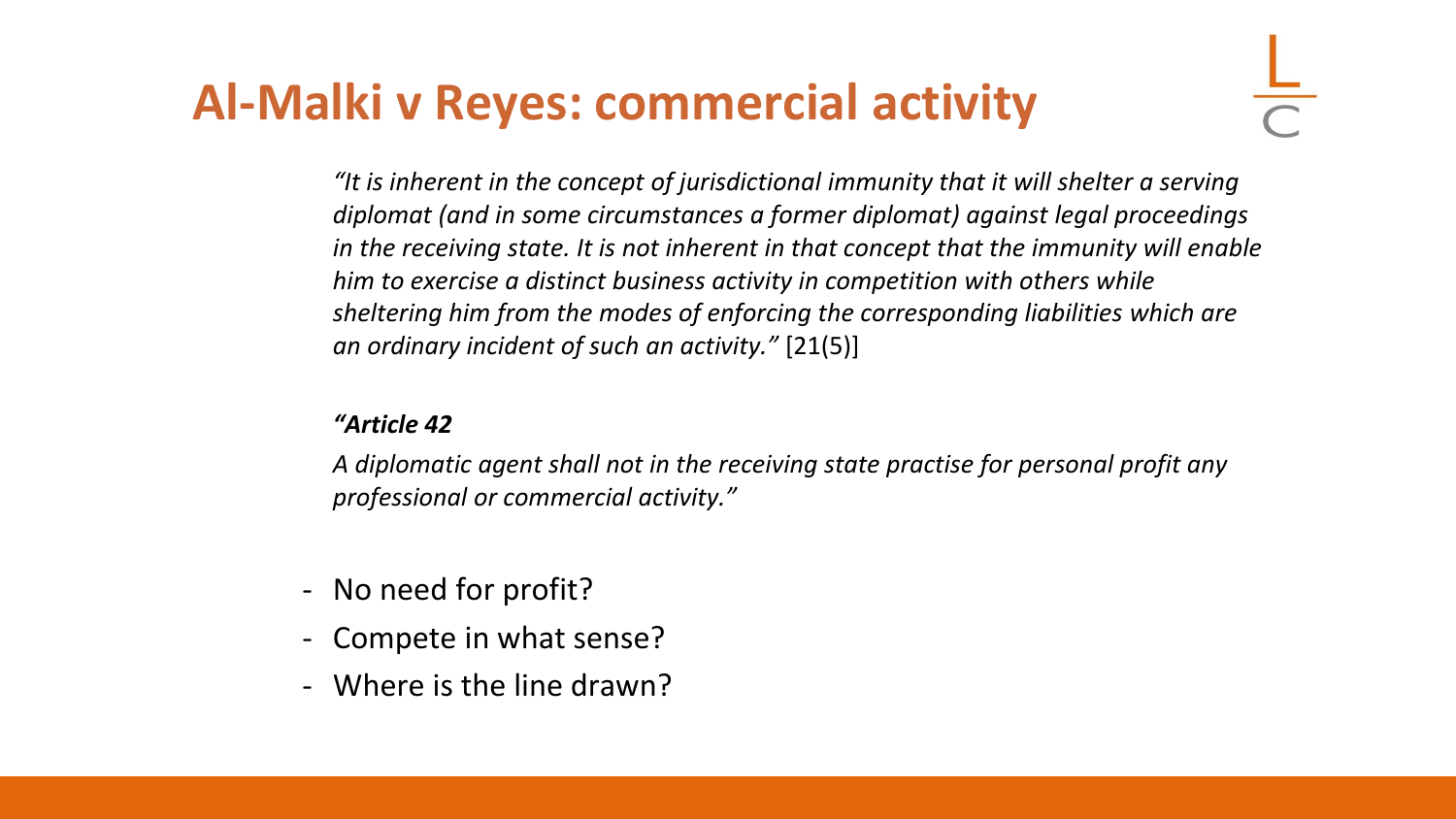Art.31(3)(c) of the (other) Vienna Convention (on the Law of Treaties, VCLT) codifies a rule of interpretation that *"any relevant rules of international law applicable in the relations between the parties"* are to be taken into account in the interpretation of a treaty.

The original intention behind the inclusion of art.31(3)(c) in the Vienna Convention was an attempt to encapsulate the so-called intertemporal principle that a treaty is to be interpreted in light of the law contemporary with it: *Island of Palmas* (Netherlands v USA) (1928) (PCA) 2 R.I.A.A. 829 at 845.

Regularly applied by the ECtHR in context of interpretation of ECHR e.g. *Hassan v UK*.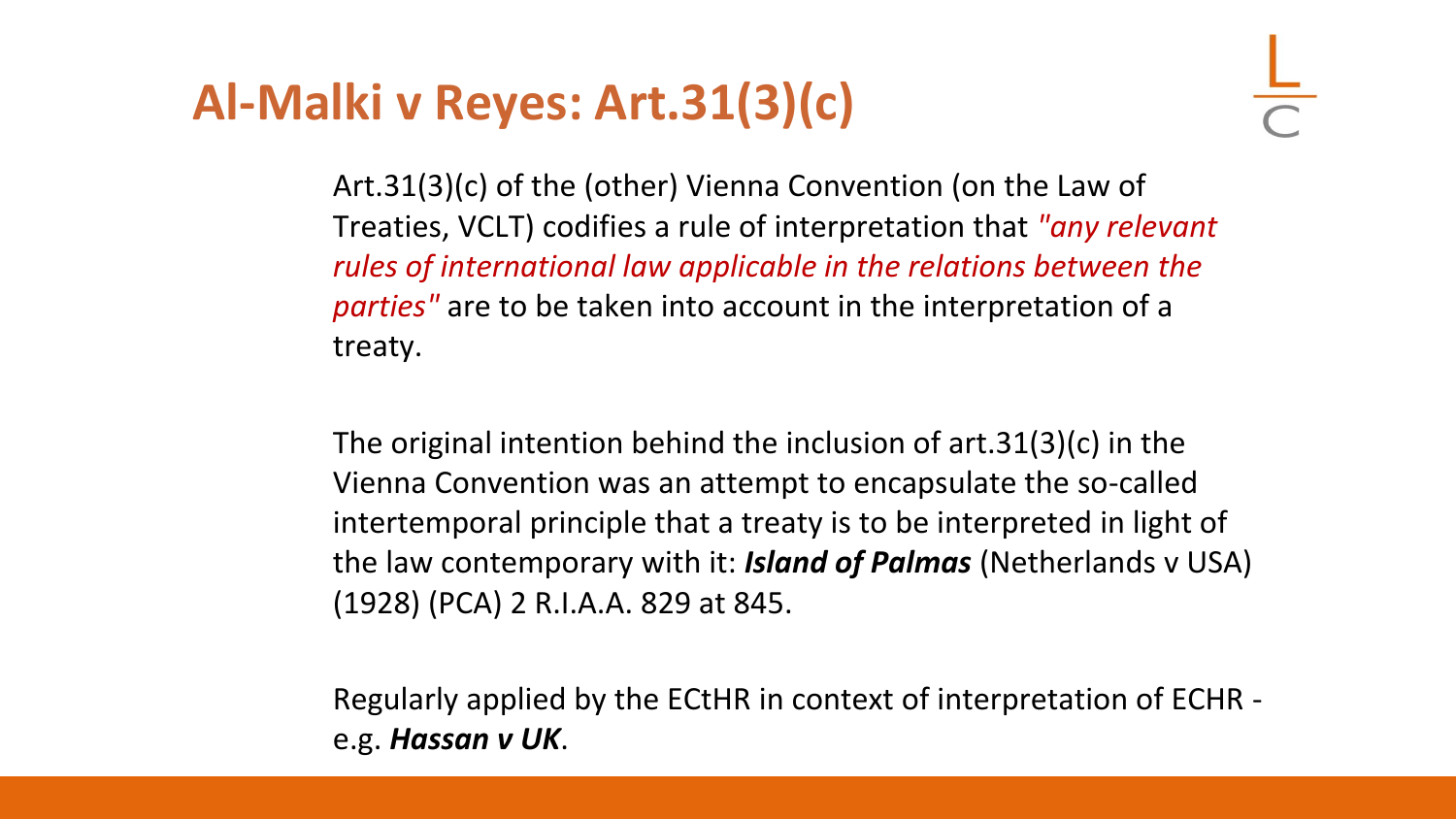*Hassan v UK*: re-interpreting Art.5(1).

Everyone has the right to liberty and security of person.

No one shall be deprived of his liberty **save in the following cases** and in accordance with a procedure prescribed by law:

(a) the lawful detention of a person after conviction by a competent court; (…..)

(f) the lawful arrest or detention of a person to prevent his effecting an unauthorized entry into the country or of a person against whom action is being taken with a view to deportation or extradition.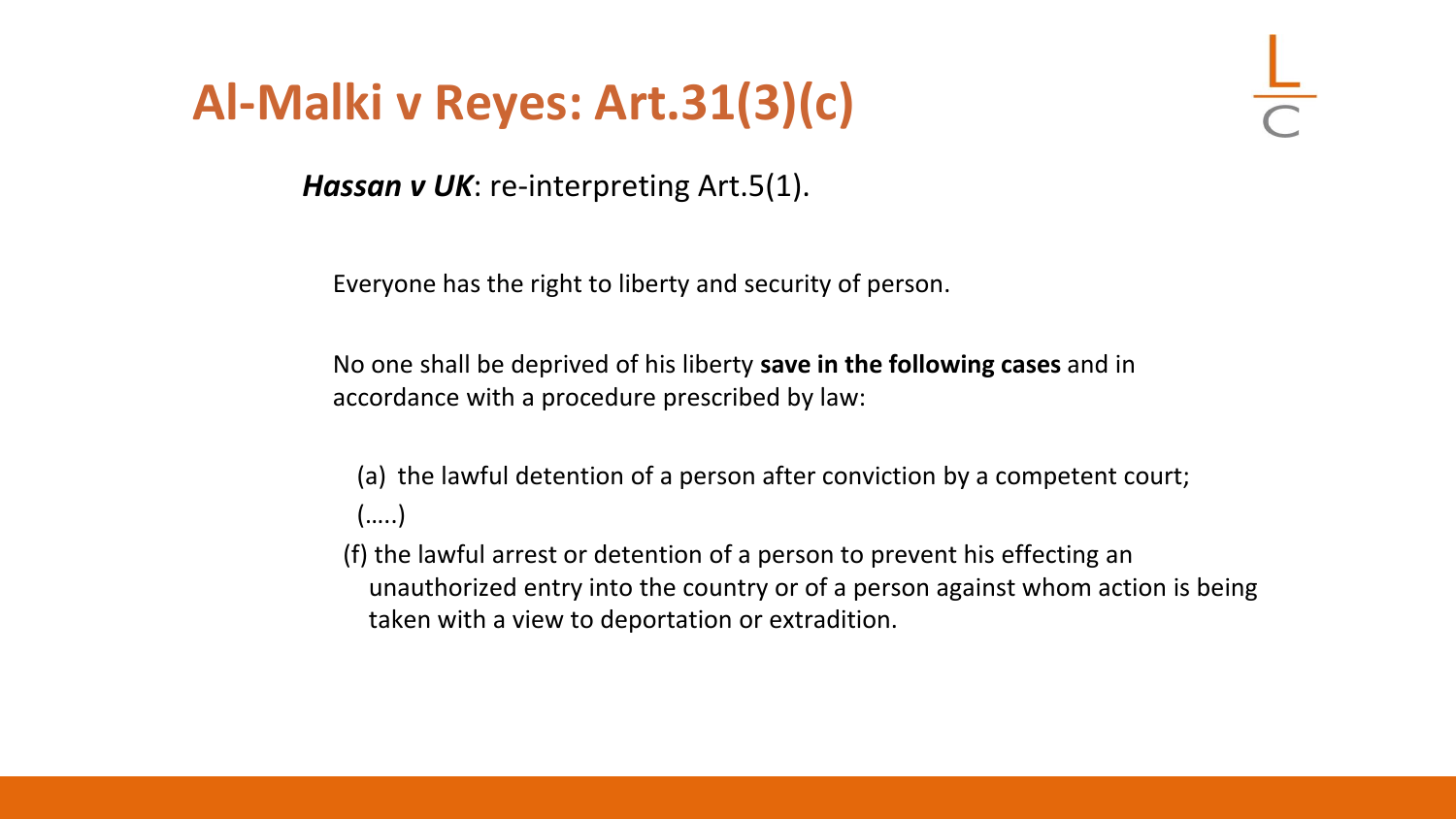*Hassan v UK*: re-interpreting Art.5(1).

Everyone has the right to liberty and security of person.

No one shall be deprived of his liberty **save in the following cases** and in accordance with a procedure prescribed by law:

(a) the lawful detention of a person after conviction by a competent court; (…..)

(f) the lawful arrest or detention of a person to prevent his effecting an unauthorized entry into the country or of a person against whom action is being taken with a view to deportation or extradition; and

(g) where detention is authorised under by the Geneva Conventions;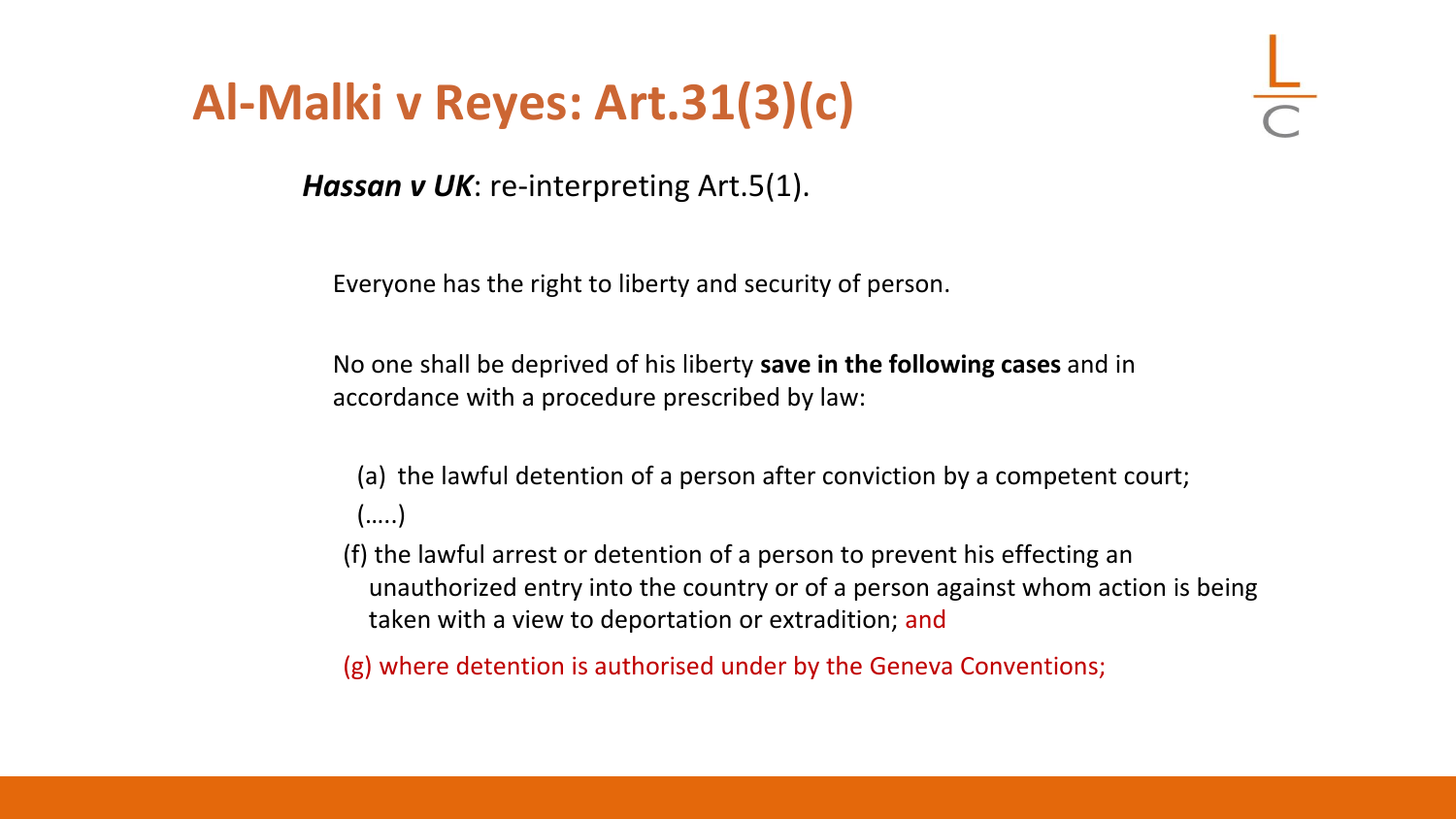*Serdar Mohammed Hassan v UK*: re-interpreting Art.5(1).

Everyone has the right to liberty and security of person.

No one shall be deprived of his liberty **save in the following cases** and in accordance with a procedure prescribed by law:

(a) the lawful detention of a person after conviction by a competent court; (…..)

(f) the lawful arrest or detention of a person to prevent his effecting an unauthorized entry into the country or of a person against whom action is being taken with a view to deportation or extradition;

(g) where detention is authorised under by the Geneva Conventions; and

(h) where detention is pursuant to a power under a UN Security Council Resolution passed under Chapter VII of the UN Charter.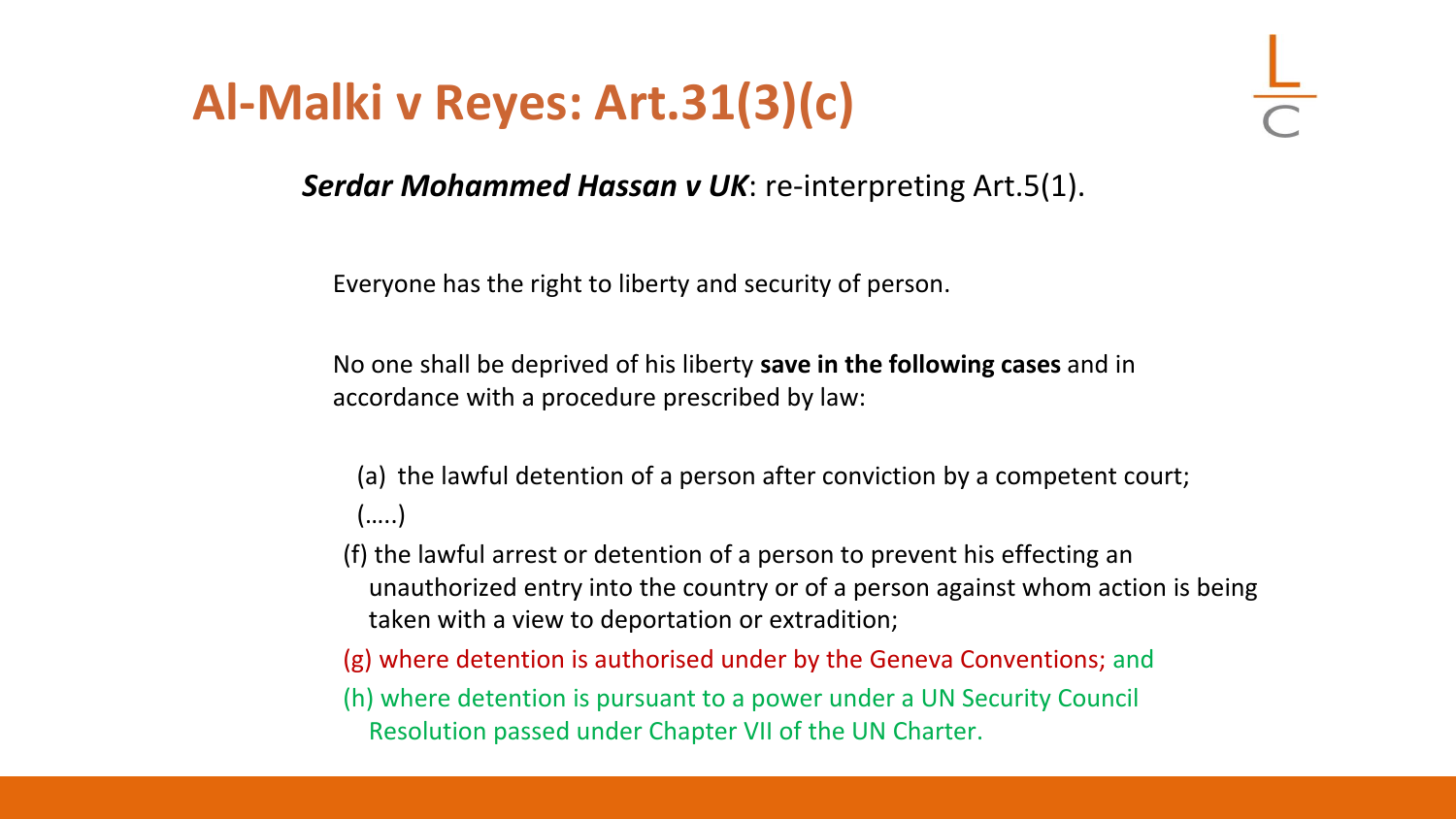In *Al-Malki,* claimants argued that "commercial activity" should be read to include trafficking, in view of internationally agreed definition.

Lord Sumption rejected this argument :

- (1) Art.31(3)(c) only applied where there is an "intention that the principal treaty should accommodate future change" [42];
- (2) Exclusion of jurisdiction is not incompatible with substance of a prohibition, because it is a procedural rule; immunity, *"does not contradict a prohibition… merely diverts any breach of it to a different method of settlement"*
- (3) Even if trafficking was necessarily a commercial activity, did not consider that employing someone as a domestic worker was a commercial activity – analogy with a person who purchases a stolen good vs. a person who sells it.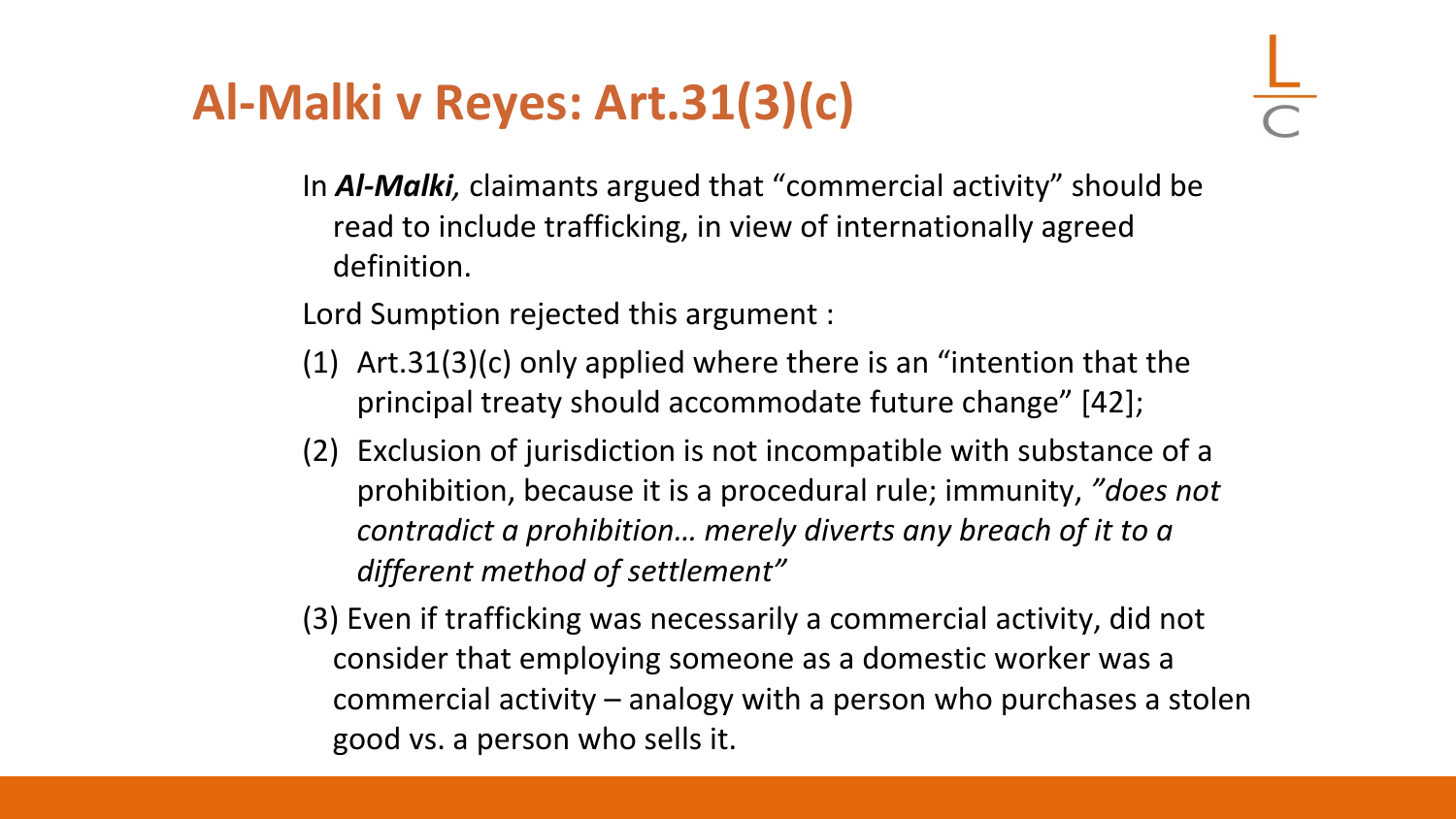#### **ISSUES:**

- What does treaty envisaging change over time mean? Cf. ECHR (e.g. *Hassan*) and *Namibia* case cited by Lord Sumption.
- Is this really the way Art.31(3)(c) is meant to work? *Namibia*.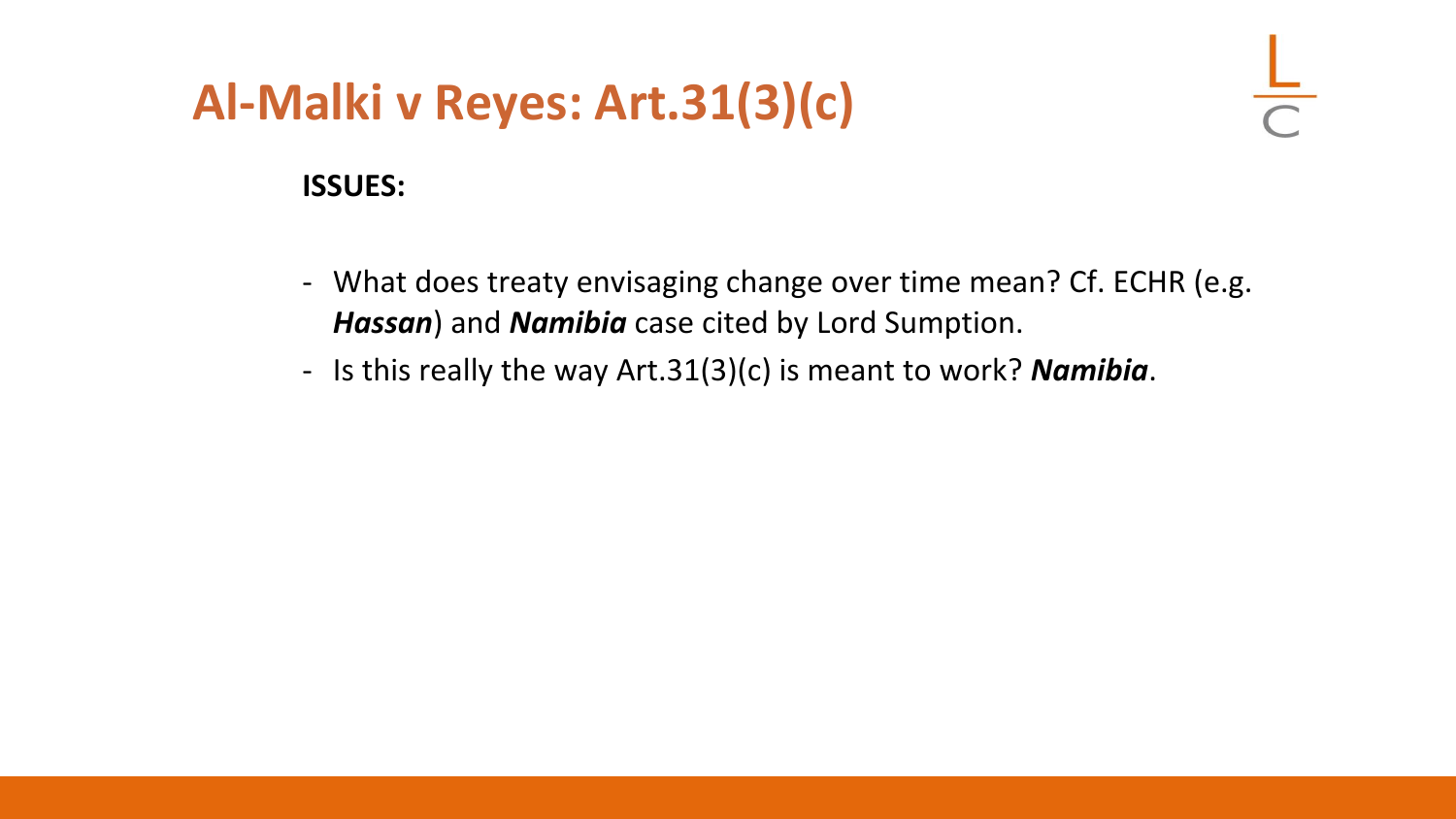#### **Al-Malki v Reyes: summary**

- Supreme Court decided issue of diplomatic immunity in context of trafficking on narrow point i.e. that defendant was no longer a diplomat and therefore had a narrower immunity;
- Broader issue of to what extent a diplomat still in their posting can rely on immunity left open, with court divided;
- Central question is whether employing a trafficked person can be said to fall within commercial activity exception; Art.31(3)(c) of VCLT likely to play a key part.